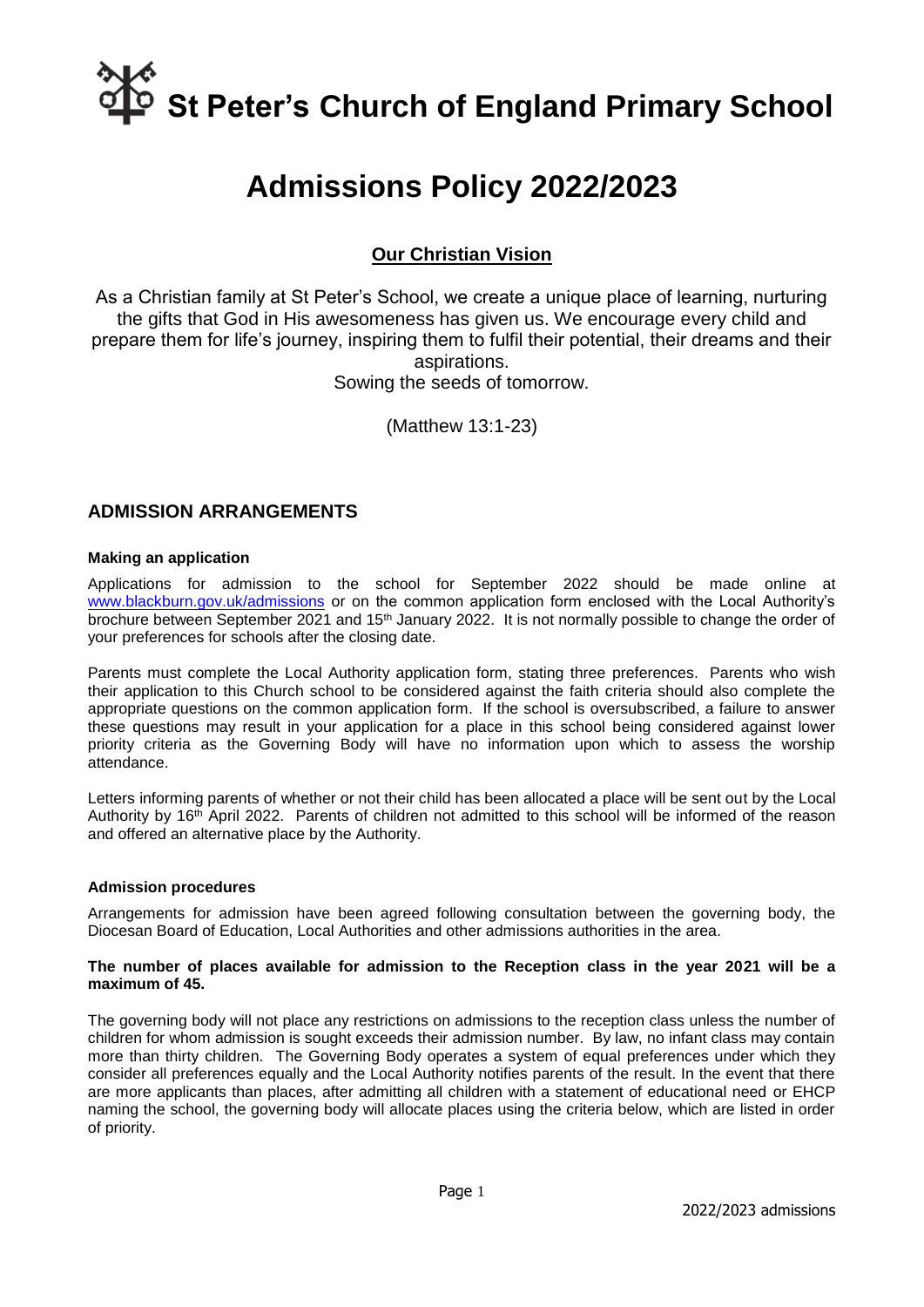#### **Children in public care and previously looked after children.**

1. This includes any "looked after child", "previously looked after children" and any child who was previously looked after but immediately after being looked after became subject to an adoption, residence or special guardianship order. 'Looked after' means that the child was (a) in the care of a local authority, or (b) being provided with accommodation by a local authority in the exercise of their social services functions.

This criteria also includes looked after children and all previously looked after children who appear (to the admission authority) to have been in state care outside of England and ceased to be in state care as a result of being adopted.

- 2. Children with special medical or social circumstances affecting the child where these needs can only be met at this school. Professional supporting evidence from e.g. a doctor, psychologist, social worker, is essential if admission is to be made under the criterion for special medical or social circumstances, and such evidence must set out the particular reasons why the school is question is the most suitable school and the difficulties which would be caused if the child had to attend another school.
- 3. Children who have a sibling attending the school on the date of application and on the date of admission. Siblings include step, half, foster, adopted brothers and sisters living at the same address for most of the week.
- 4. Children whose parents live within the ecclesiastical parish of St Peter's, Darwen ( a map is available in school) with a parent/guardian worshipping in a church in full membership of Churches Together in England, or Evangelical Alliance or the North West Partnership. The list of Churches can be found on the *Churches Together in England* website at cte.org.uk "Parental worshipping" means regular fortnightly attendance at church at public worship over a period of at least six months between 1st January and 1st September 2021. The governors will request confirmation of this from the relevant member of the clergy.
- 5. Children of staff where that member of staff has been employed at the school for two or more years at the time at which the application for admission to school is made.
- 6. Children whose parents live within the ecclesiastical parish of St Peter's, Darwen but do not worship in a church in full membership of Churches Together in England, or Evangelical Alliance or the North West Partnership.
- 7. Children whose parents live outside the ecclesiastical parish of St Peter's, Darwen.
	- a. Children with a parent/guardian worshipping in a church in full membership of Churches Together in England.
	- b. Other children.

 Where there are more applicants than available places within a category, then the distance between the Ordnance Survey address point for the school and the home measured in a straight line will be used as the final determining factor, nearer addresses having priority over more distant ones. This address point is within the body of the property and usually located at its centre. Where the cut off point is for addresses within the same building, then the single measure between address points will apply and the Local Authority's system of a random draw will determine which address(es) receive the offer(s).

#### **Admissions information:**

In 2020, there were 69 preferences for 45 places.

#### **Late applications for admission**

Where there are extenuating circumstances for an application being received after the last date for applications, and it is before the governors have established their list of pupils to be admitted, then it will be considered alongside all the others.

Otherwise, applications which are received after the last date will be considered after all the others, and placed on the waiting list in order according to the criteria.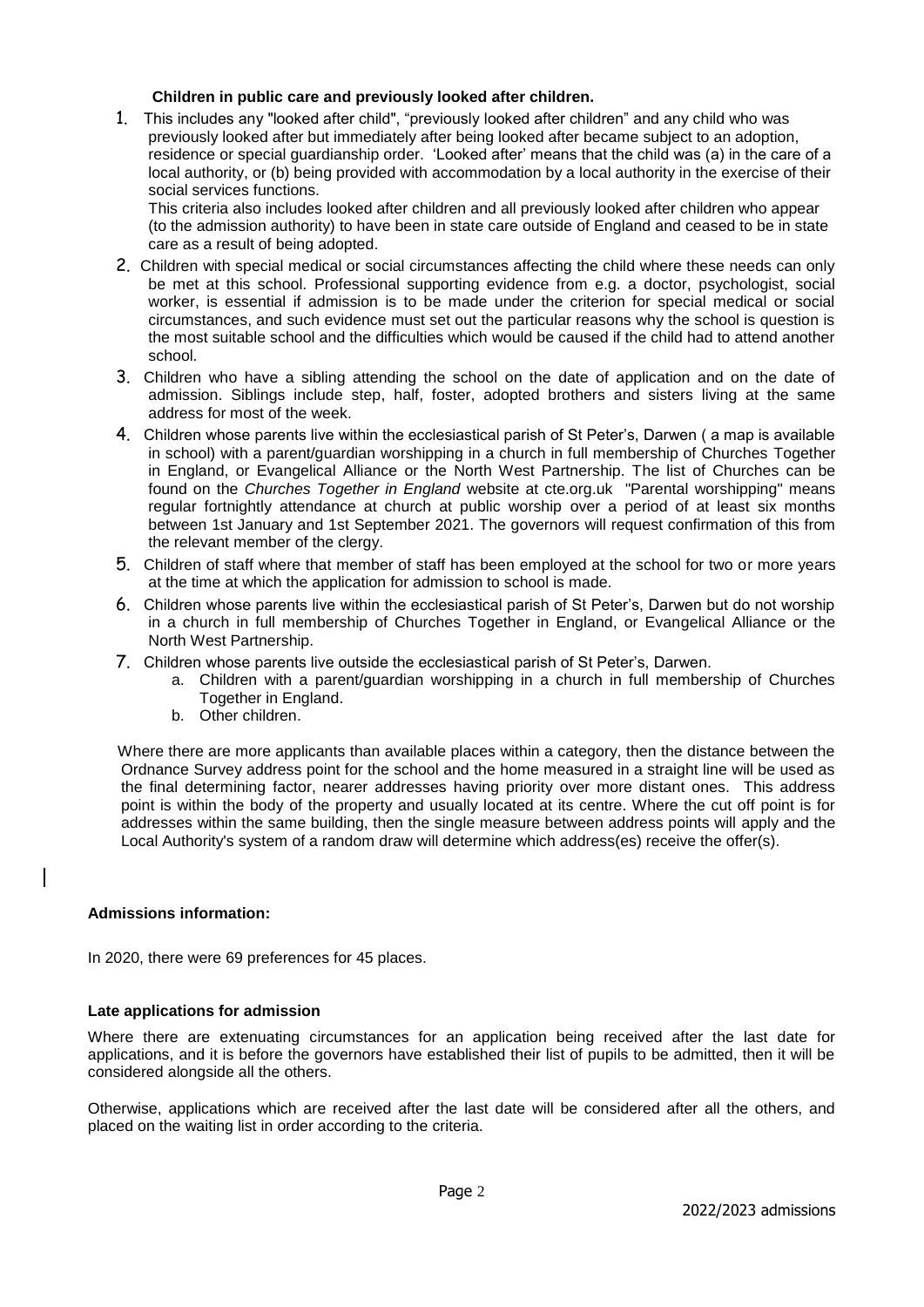#### **Waiting list**

Where we have more applications than places, the admissions criteria will be used. Children who are not admitted will have their name placed on a waiting list. The names on this waiting list will be in the order resulting from the application of the admissions criteria. Since the date of application cannot be a criterion for the order of names on the waiting list, late applicants for the school will be slotted into the order according to the extent to which they meet the criteria. Thus it is possible that a child who moves into the area later to have a higher priority than one who has been on the waiting list for some time. If a place becomes available within the admission number, the child whose name is at the top of the list will be offered a place. This is not dependent on whether an appeal has been submitted.

This waiting list will operate for the full autumn term.

#### **Address of pupil**

The address used on the school's admission form must be the current one at the time of application, i.e. the family's main residence. If the address changes subsequently, the parents should notify the school. Where the parents live at different addresses, and there is shared parenting, the address used will normally be the one where the child wakes up for the majority of Monday to Friday mornings. If there is any doubt about this, then the address of the Child Benefit recipient will be used. Parents may be asked to show evidence of the claim that is being made for the address, e.g. identity cards of various sorts showing the child's address as the one claimed. Where there is dispute about the correct address to use, the governors reserve the right to make enquiries of any relevant third parties, e.g. the child's GP, Council Tax Office, Electoral Registration Officer, utilities provider. For children of UK Service personnel and other Crown Servants returning to the area proof of the posting is all that is required.

#### **Non-routine admissions**

It sometimes happens that a child needs to change school other than at the "normal" time; such admissions are known as non-routine or in-year admissions. Parents wishing their child to attend this school should arrange to visit the school to discuss this and then submit an "In Year Application Form" to the Admissions Team. If there is a place in the appropriate class, then your child will be admitted. If there is no place, then the governing body will have to refuse the application but information will be provided about how to appeal against this refusal.

If your family is moving house, your application and appeal will be considered as being made from your old address until you provide suitable evidence of a permanent change of address, e.g. exchange of contracts on your house purchase or the signed tenancy agreement and rent book for your new address.

Please note that you cannot re-appeal for a place at a school within the same school year unless there has been relevant, significant and material change in the family circumstances.

More information about changing schools is listed in the Council's "In Year Admission Form". The form is available from schools and the admissions manager, Children's Services and Education Department, 10 Duke Street, Blackburn BB2 1DH.

#### **Appeals**

Where the governors are unable to offer a place because the school is over subscribed, parents have the right to appeal to an independent admission appeal panel, set up under the School Standards and Framework Act, 1998, as amended by the Education Act, 2002. **Parents should notify the clerk to the governors at the school by 19th May 2022.** Parents will have the opportunity to submit their case to the panel in writing and also to attend in order to present their case. You will normally receive 10 school days' notice of the place and time of the hearing.

Appeals which are received after the closing date for appeals will be slotted into the schedule where this is possible. There is no guarantee that this will happen and late appeals may be heard after the stipulated date at a second round of hearings. The schedule is subject to change depending upon the availability of appeal panel members, clerks, venues and the number of appeals for each school (which will vary year on year).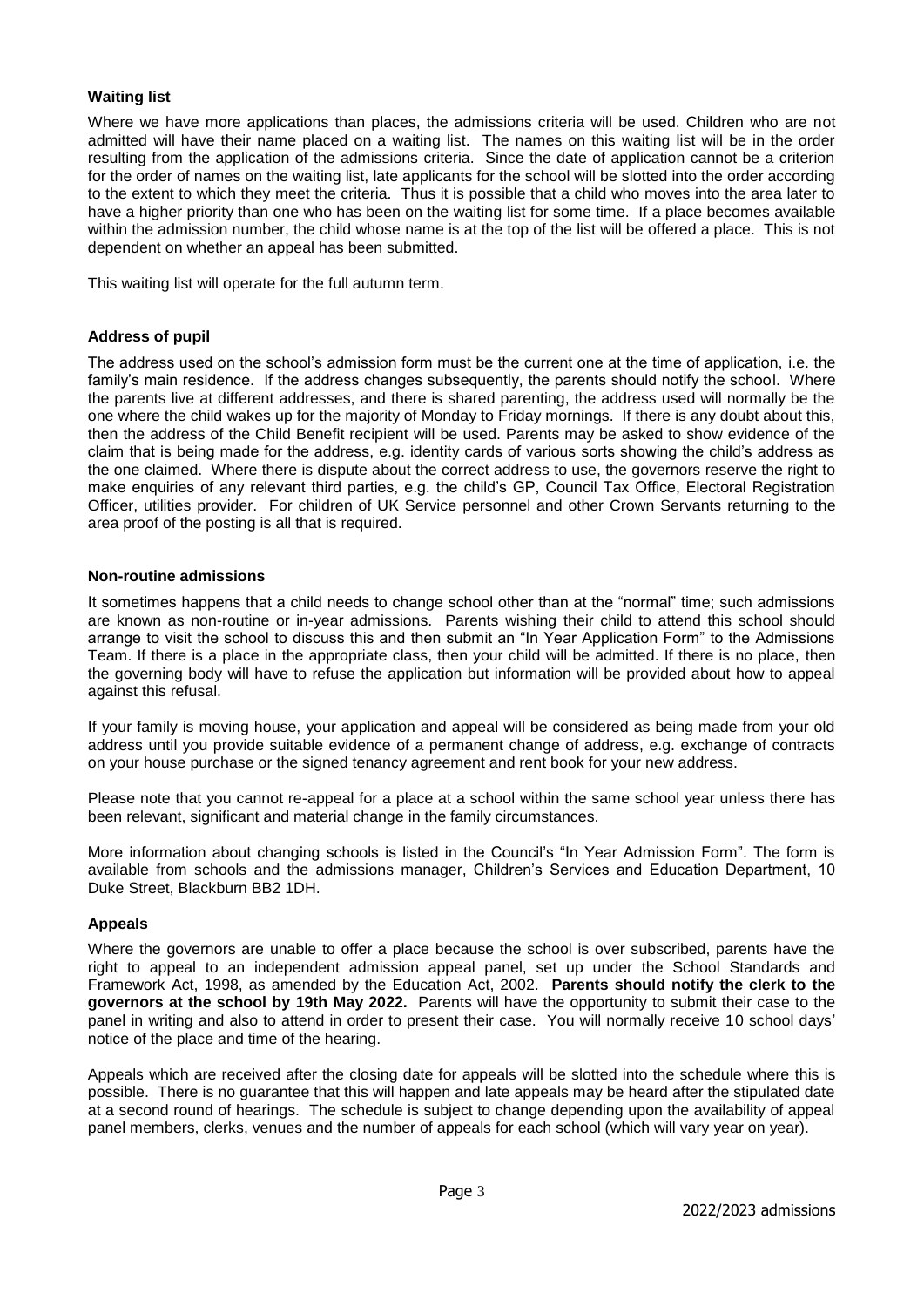If your child was refused a place in Reception or Key Stage 1 because of Government limits on Infant class sizes, the grounds on which your appeal could be successful are limited. You would have to show that the decision was one which in the circumstances no reasonable governing would have made, or that your child would have been offered a place if the governors' admissions arrangements had been properly implemented. Please note that this right of appeal against the governors' decision does not prevent you from making an appeal in respect of any other school.

#### **Fraudulent applications**

Where the governing body discovers that a child has been awarded a place as the result of an intentionally misleading application from a parent (for example a false claim to residence in the catchment area or of involvement in a place of worship) which effectively denies a place to a child with a stronger claim, then the governing body is required to withdraw the offer of the place. The application will be considered afresh and a right of appeal offered if a place is refused.

#### **Deferred admission**

If your child is due to start school during the next academic year, it is important that you apply for a place for September. If your child's fifth birthday is between the months of September and December, then, if you wish it, admission may be deferred until January; if it is between January and April, then admission may be deferred until the start of the summer term though it is likely to be in your child's interest to start no later than January. Parents should talk to the Headteacher to plan any deferred admission.

#### **Twins, etc**

Where there are twins, etc wanting admission and there is only a single place left within the admission number, then the governing body will exercise as much flexibility as possible within the requirements of infant class sizes. In exceptional circumstances cases we are now able to offer places for both twins and all triplets, even when this means breaching infant class size limits. This may also apply to siblings who are in the same year group.